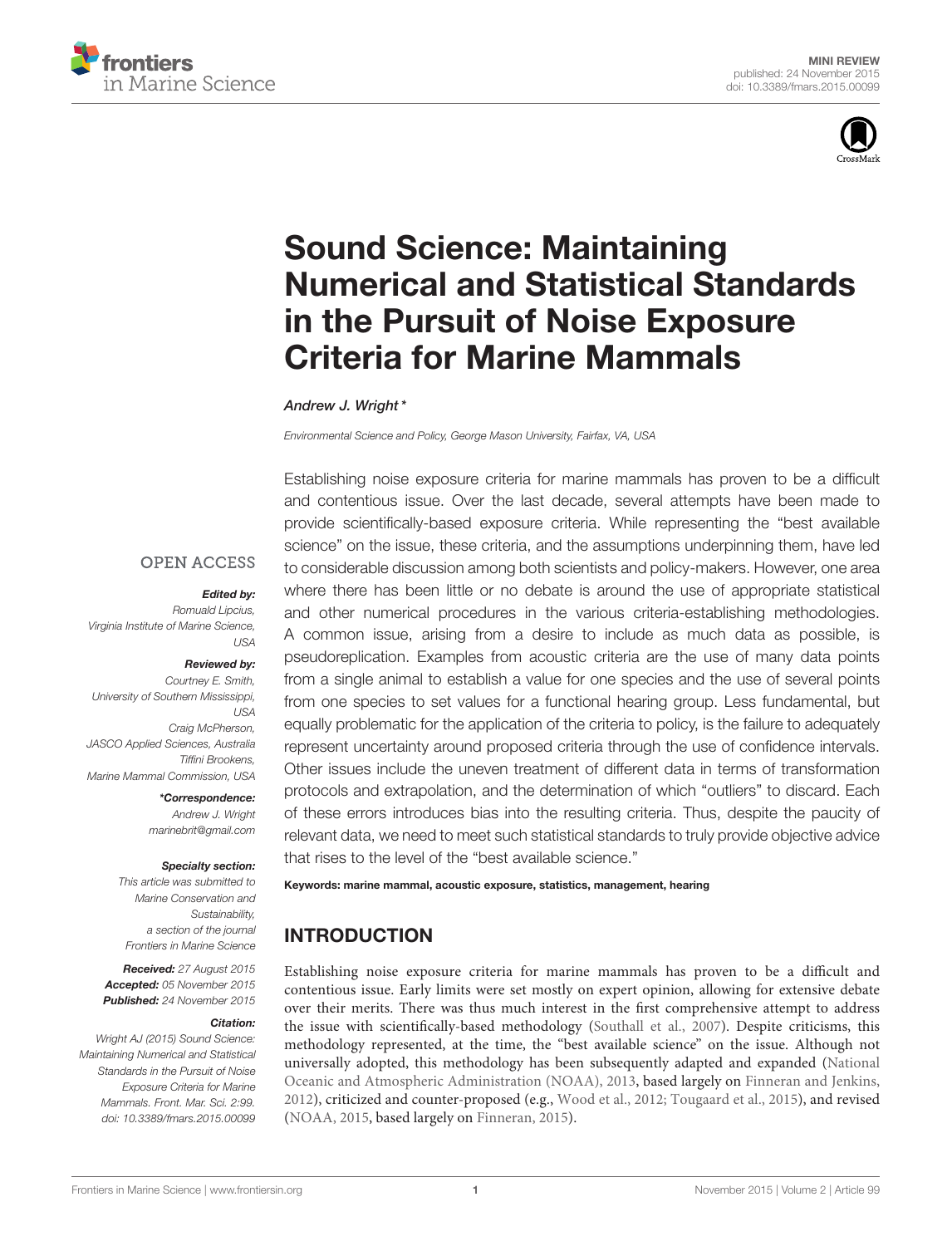Much of the discussions have been focused on how to use auditory weighting appropriately for marine mammals where data is lacking or non-existent. Weighting functions (which are effectively the mirror image of an audiogram) are used to determine the level of sound as it is perceived by any given animal. For example, the level of a dog whistle is down-weighted substantially under human weighting curves as we are not very sensitive (if at all) at those frequencies. [Southall et al.](#page-5-0) [\(2007\)](#page-5-0) produce fairly flat M-weighting curves for five functional hearing groups, the application of which drew criticism from [Tougaard et al. \(2015\)](#page-5-4). Criteria proposed since have been moving toward applying species-specific inverse-audiograms (much like human A-weighting; [Finneran and Jenkins, 2012;](#page-5-2) [NOAA, 2013;](#page-5-1) [Tougaard et al., 2015\)](#page-5-4). However, disagreement persists over if, or how, these can be applied to the management of species gathered in groups, even those based on related hearing capabilities (e.g., [Finneran, 2015;](#page-5-6) [Tougaard et al., 2015\)](#page-5-4).

Other major areas of disagreement include: the use of individual species to represent entire hearing groups; the extrapolation of any data to the low-frequency hearing group (baleen whales) where no data exist; the use of masked hearing thresholds; what exactly represents the onset of "injury"; and how natural variability should be considered. The applicability of data on hearing and threshold shifts collected using different methodologies and the transition of pulsed to non-pulsed sounds with distance from the source are likely to be added to this list following decisions made in the latest criteria proposal [\(NOAA,](#page-5-5) [2015\)](#page-5-5).

One area where there has been little or no debate is around the use of appropriate statistical and other numerical procedures. This may be because there is no significance testing involved, which would probably have led more scientists to consider this aspect. However, establishing noise exposure criteria involves several numerical elements that should be subjected to statistical standards and other numerical best practice. Accordingly, this manuscript discusses some of these concerns, drawing from several attempts to propose criteria, but focusing on the most recent [\(NOAA, 2015\)](#page-5-5) proposal given that it supersedes much included in the earlier reviews and efforts.

## PSEUDOREPLICATION

Pseudoreplication is the application of statistical techniques to data from "replicates" that are, in some way, not statistically independent [\(Hurlbert, 1984\)](#page-5-7). While most frequently recognized by scientists when attempting to assess significance in their data, the specter of pseudoreplication still looms over the use of data when attempting to create generalized audiograms, weighting curves or criteria for PTS or TTS (permanent or temporary threshold shift) onset. This is due to the need to avoid using multiple samples that are not independent to generate trends (e.g., [Lazic, 2010;](#page-5-8) [Vaux et al., 2012\)](#page-5-9). Interestingly, [Southall et al.](#page-5-0) [\(2007\)](#page-5-0) went to quite extensive lengths to avoid pseudoreplication in the data considered for behavioral criteria, but still considered TTS information obtained from the same animal across two (or more) different studies (e.g., Bottlenose dolphin BEN: Finneran et al., [2002,](#page-5-10) [2005\)](#page-5-11). Pseudoreplication in these criteria is thus an oversight that has, surprisingly, persisted through the various discussions and revisions (including by this author) to date (e.g., [NOAA, 2015;](#page-5-5) [Tougaard et al., 2015\)](#page-5-4) almost completely unchallenged.

The most recent criteria proposal [\(NOAA, 2015\)](#page-5-5) suffers from pseudoreplication in numerous places. For example, the auditory and exposure weighting functions for each functional hearing group are based on composite audiograms [\(Finneran, 2015](#page-5-6) Section 5 and Figure 16). These were generated by taking the median of all available audiograms from animals within that hearing group, after they had been normalized to 0 (zero) by adjusting each audiogram by the value at its most sensitive point. Prior to taking the median audiograms, the mean of any multiple measures for any given individual at any given frequency was calculated to facilitate this.

Leaving aside the issue of taking medians and means in a logarithmic scale, this introduced pseudoreplication into the procedure as multiple audiograms from a single species were used to construct the composite. Animals from the same species would be expected to have similar audiograms, which would mean that each audiogram ceases to be independent. Thus, if six audiograms from one species, Species A, were incorporated into a mean/median with one audiogram from another, Species B, then Species A would be over-represented at the expense of Species B. While not influencing the significance of a statistical result, this obviously introduces biases into the results. Accordingly, the audiograms from any given species should have been combined prior to the attempt to generate a more generalized audiogram for any given hearing group.

Later in the process of producing weighting functions Finneran (20[1](#page-1-0)5, Section  $9<sup>1</sup>$ ) take another step in which the auditory weighting functions are converted to exposure weighting functions by fitting them to all the available data on behaviorally obtained TTS onset levels for that hearing group [\(Finneran, 2015,](#page-5-6) Figure 17). Here multiple data points from the same species and even the same individuals were included to provide the best fit (e.g., the data from the source labeled as "Finneran, 2013" in [Finneran, 2015,](#page-5-6) Figure 18). However, this potentially introduces pseudoreplication on two levels. Firstly, multiple points from the same individual would not be independent in an effort to produce a generalized TTS onset function for that species and should thus be combined prior to aggregation, as discussed above. Secondly, if multiple data sets from one species are included they too would not be independent when considering functional hearing groups and thus should also be combined prior to the creation of cross-species composites.

Here the solution seems a little more complicated, given that multiple points are needed to establish TTS onset across a range of frequencies. However, TTS onset curves can be generated in the same way as composite-audiograms, by individual species and then functional hearing group in turn, in a stepped and even

<span id="page-1-0"></span><sup>1</sup>Although this section is for creating exposure functions for sonars, the direct incorporation into the [NOAA, 2015](#page-5-5) draft criteria displays an intention to apply this exposure function more generally.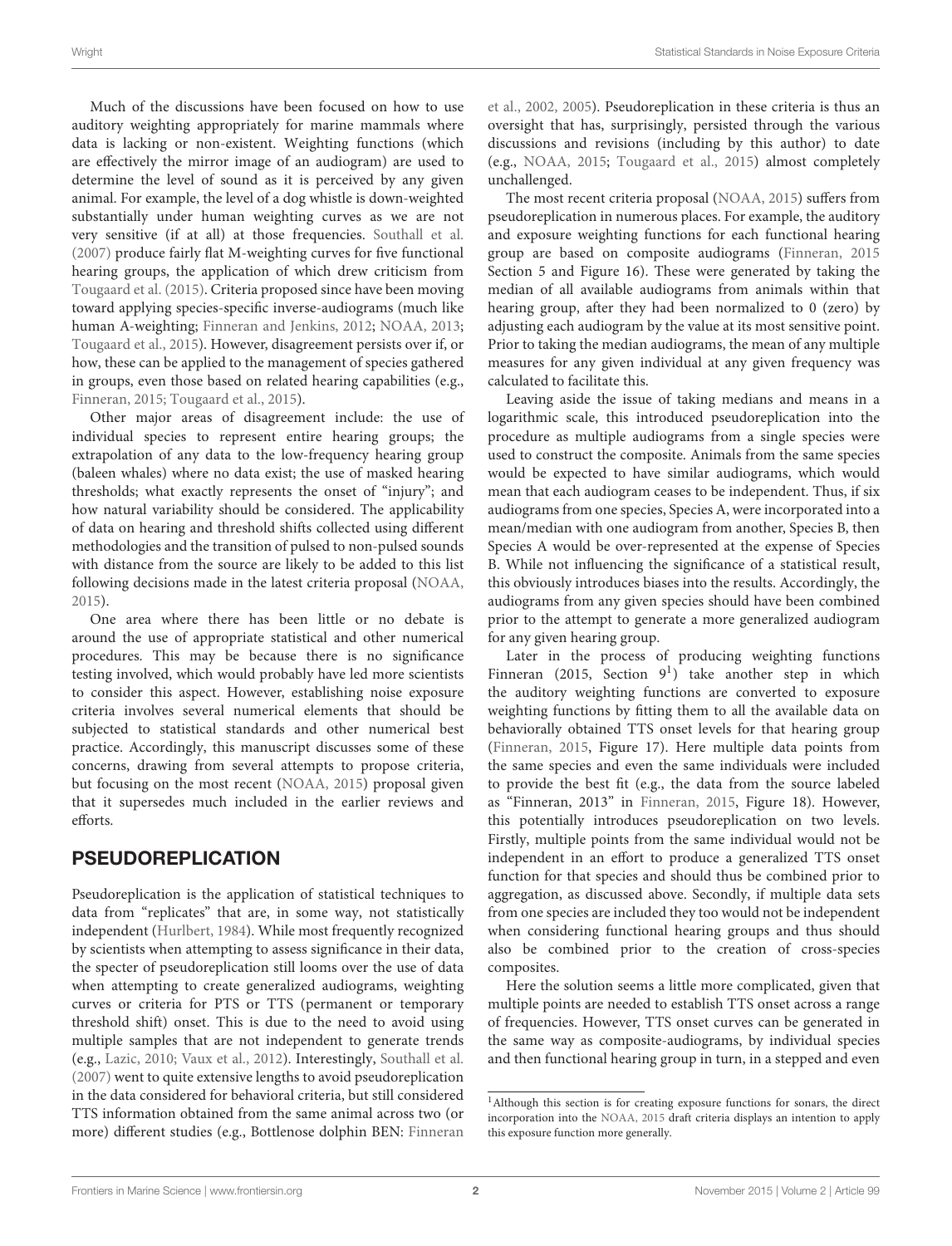manner. A second option, akin to that suggested by Tougaard et al. [\(2015\)](#page-5-4) would be to use the multiple data points to determine one value for the increase in SEL from audiogram-to-TTS onset for any given individual, then species, then functional hearing group. Additional data could be leveraged by applying TTS growth rates (e.g., those proposed by [NOAA, 2015\)](#page-5-5), to TTS data at levels above onset included in Table 6 [\(Finneran, 2015\)](#page-5-6) to estimate actual onset levels.

It should be noted that [Finneran \(2015\)](#page-5-6) excluded the higher value for TTS onset if there were two data points for the same species taken at the same frequency. Similarly, any overlapping audiogram points for the same animal at the same frequency were averaged. While not specifically undertaken with the goal of reducing pseudoreplication, these measures would have slightly reduced the extent of the problem. However, extensive pseudoreplication remained in the final composite audiograms and proposed criteria. This has serious implications for the use of medians, which tend to play down "outliers" in favor of more similar groupings in data sets.

## CONFIDENCE INTERVALS

Marine mammal noise exposure criteria have been approached from a different perspective than the human A-weighting criteria. In humans, a 1-s equivalent sound exposure level (SEL) is set for an averaged continuous exposure of typically 8 h assuming a working-day exposure. There is no convenient time-window for this approach in marine mammals, so criteria are typically focused on determining the cumulative SEL from a single exposure event that is required to induce a particular impact (e.g., PTS under [Southall et al., 2007;](#page-5-0) [NOAA, 2013,](#page-5-1) [2015\)](#page-5-5). With that in mind, efforts to date have typically determined this level by taking a mean (or median) from the available data.

Confidence in means and medians is typically dependent upon the spread around that data, as can be indicated by standard error or confidence intervals (CIs). Such variability was considered by the National Institute for Occupational Safety and Health (NIOSH) when they set their human workplace criteria [\(NIOSH,](#page-5-12) [1998\)](#page-5-12) at an A-weighted 85 dB (dBA, presumably re:  $20 \mu$ Pa given that it is an-in air measurement). Based on data from 1172 males [\(Prince et al., 1997\)](#page-5-13), NIOSH considered the probability that individuals at different ages would develop a PTS in hearing (i.e., permanent hearing loss) after various exposure periods (i.e., 5–10 and >10 years) at different specified noise levels, each with a 95% CI range (80, 85, and 90 dBA; Table 3-3 [NIOSH,](#page-5-12) [1998\)](#page-5-12). Different definitions of "hearing loss" were also considered (Table 3-4 [NIOSH, 1998\)](#page-5-12) and exposure standards were ultimately chosen with all that variability considered and expressly presented.

With regard to marine mammal criteria [Tougaard et al.](#page-5-4) [\(2015\)](#page-5-4) did not provide statistically generated CIs, but they did present ranges of reported observations (e.g., TTS onset in harbor porpoises at 100–110 dB above their pure tone hearing threshold). Similarly, [Southall et al. \(2007\)](#page-5-0) reported data variability in the text of their review. However, the [NOAA \(2013,](#page-5-1) [2015\)](#page-5-5) criteria proposals have not explicitly considered variability. This may be partly due to the multi-stepped processes upon which they are based (e.g., [Finneran and Jenkins, 2012;](#page-5-2) [Finneran,](#page-5-6) [2015\)](#page-5-6), which make tracking the extent of uncertainty and variability from raw data to criteria difficult. However, without such detail a fully-informed decision cannot be made. This is especially important when considering excess risk. Excess risk is the proportion of a population sensitive enough to still suffer undesirable consequences of exposure at levels below a given criteria. [NIOSH \(1998\)](#page-5-12) used the consideration of such variability to set excess risk to 8% for human population. Exclusive use of means and medians forces NOAA to accept an excess risk of approximately 50%.

For example, TTS onset for the low-frequency hearing group was estimated by [Finneran \(2015\)](#page-5-6) by extrapolating from the median hearing-threshold-to-TTS-onset value over the other functional hearing groups. However, instead of a single value, a more robust representation of the data would have (after removing pseudoreplication) included means and CIs for each hearing group, as well as for the groups combined. [NOAA \(2015\)](#page-5-5) would then have been able to consider the variability with other available information, such as the fact that TTS susceptibility increases at the most sensitive hearing frequencies [\(Wood et al.,](#page-5-3) [2012\)](#page-5-3). If NOAA had then selected the lower CI, this would be consistent with the incorporation of the lowest limits of a possible population size when calculating sustainable potential biological removal (PBR) level (e.g., [Wade, 1998;](#page-5-14) [Taylor et al.,](#page-5-15) [2000\)](#page-5-15). However, such action is not possible without an indication of variability in the data, preferably with an accompanied assessment of statistical power.

## PROCESS INCONSISTENCIES

[Tougaard et al. \(2015\)](#page-5-4) noted that [Southall et al. \(2007\)](#page-5-0) had been inconsistent in their application of weighting to their proposed criteria. Using unweighted sound levels to establish criteria, but down-weighting values when testing to see if the criteria were exceeded by applying M-weighting, [Southall et al.](#page-5-0) [\(2007\)](#page-5-0) effectively proposed a more relaxed criteria than intended. [NOAA \(2013,](#page-5-1) [2015\)](#page-5-5) attempted to correct this in their more recent criteria proposals. However, artificially relaxed criteria may still result from the inconsistent treatment of audiograms and TTS onset data in the underlying calculations [\(Finneran,](#page-5-6) [2015\)](#page-5-6).

To demonstrate this we must consider the main objective and all essential steps of [Finneran's \(2015\)](#page-5-6) process. The underlying goal was to estimate how much a sound level needs to be above hearing threshold to induce TTS. Given that any sound weighting is conventionally set to 0 at the frequency of greatest sensitivity, the total level of sound required to induce TTS onset at that frequency is the same as the unweighted sound level, making it easier to determine from published literature. This value is essentially represented in [Finneran's \(2015\)](#page-5-6) models by the parameter K (although C plays a minor role, which will be discussed below).

While the exact process taken is difficult to determine from the text, it appears that, in summary, [Finneran \(2015\)](#page-5-6) took the following steps to estimate K: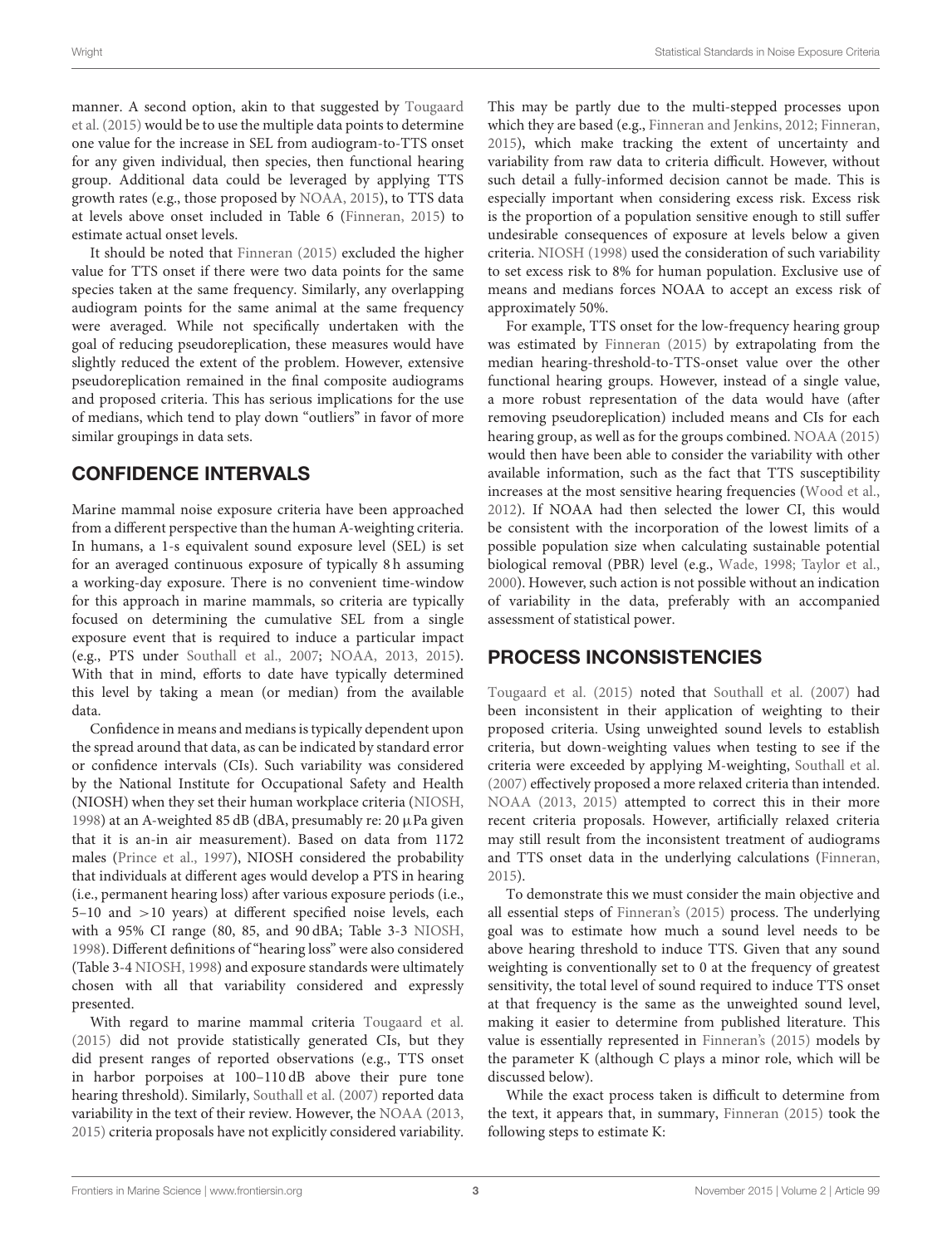- 1. Normalized all audiograms to 0 using the lowest point on any given audiogram.
- 2. Produced a median composite normalized audiogram.
- 3. Created a mathematical function based upon the median composite normalized audiogram.
- 4. Corrected this function to the maximum sensitivity of the non-normalized audiogram for the hearing group.
- 5. Fitted the function to the non-normalized TTS onset data (continuous exposures only), producing an exposure function and the value for K.

By obtaining a median of the normalized audiograms, the composite takes on a different shape to any individual audiogram. Furthermore, despite shifting this composite to the maximum sensitivity of the non-normalized audiogram, differences have also been introduced between the level of each individual audiogram and the composite normalized audiogram. However, the actual TTS onset values are unaltered and remain "tied" to those original audiograms. As a consequence, any individual consistency in the hearing threshold-to-TTS onset component of K across the hearing range becomes lost and the function-fitting process becomes less meaningful.

To demonstrate this (setting aside the pseudoreplication contained in every step of the process), let us apply the same process to just two hypothetical data sets, each with an audiogram and five TTS onset points (**[Figure 1](#page-4-0)**). While the two audiograms have different maximum sensitivities at different frequencies, the two data sets have roughly equal and comparable offsets between the threshold for signal detection (i.e., the audiogram) and TTS onset levels (the offset is represented by  $A_\chi$  in **[Figure 1A](#page-4-0)**). Following steps 1–3, the audiograms are normalized to 0 and a median composite function is produced (**[Figure 1B](#page-4-0)**, left). To undertake step 4, a median composite function of the nonnormalized audiograms is also produced (**[Figure 1B](#page-4-0)**, right). The most sensitive part of the composite normalized audiogram is then adjusted to be at the same level as the minimum point (and thus maximum sensitivity) of the composite non-normalized audiogram, in accordance with step 4 (**[Figure 1C](#page-4-0)**).

The composite normalized audiogram is then converted to a mathematical function, the parameters of which are then adjusted (see Section 9, Figures 14–16, [Finneran, 2015—](#page-5-6)a process that itself is subject to pseudoreplication) to best fit the nonnormalized TTS data available to produce an exposure function and estimate K (**[Figure 1D](#page-4-0)**). The equivalent flattening is then repeated for the original audiogram/weighting function, creating a discrepancy at  $f_0$  between the sensitivity of that function and that of the composite non-normalized audiogram (C in [Finneran,](#page-5-6) [2015](#page-5-6) and **[Figure 1E](#page-4-0)**).

With the distribution of TTS onset data, the resulting exposure function under-estimates impact on hypothetical species 2 (blue points and associated TTS onset curve in **[Figure 1E](#page-4-0)**). However, even with the same TTS onset curves, a different distribution of TTS data could produce a wildly different result that more substantially under-estimated impact on both species (e.g., the TTS onset function associated with K' in **[Figure 1F](#page-4-0)**).

Although the above description is simplified from the full function-fitting process set forth in [Finneran \(2015\)](#page-5-6) and adopted in the [NOAA \(2015\)](#page-5-5) criteria, the central criticism that nonadjusted TTS onset data points for individuals are being fitted to a composite audiogram remains. Additionally, [Finneran \(2015\)](#page-5-6) adds C to K to set the final TTS onset criteria (Table 8, [Finneran,](#page-5-6) [2015\)](#page-5-6). However, C results from the inconsistency of fixing the audiogram/weighting function to the most sensitive level prior to fitting, but fixing the exposure function and K to the data after the fitting process. Regardless, K is obtained from realworld unweighted data, which should be equal to conventionally weighted levels at the most sensitive frequencies. In fact, C is actually contained within K (**[Figure 1D](#page-4-0)**), so its addition is artificially inflating the final criteria. This effectively results in the application of a less stringent weighting to criteria setting than criteria implementation in the same manner as [Southall et al.](#page-5-0) [\(2007\)](#page-5-0) and see [Tougaard et al. \(2015\)](#page-5-4).

## OTHER ISSUES

While the above issues represent the most extensive problems, a range of other numerical issues can be found in the various criteria. With relation to the newest criteria [\(NOAA, 2015\)](#page-5-5), these relate to (among other things): the use of proxies and extrapolations when data are present (e.g., using TTS growth rates from a chinchilla, rather than the available marine mammal data); fitting curves to very small numbers of data points (e.g., pinniped weighting and exposure functions); and unreasonably discounting actual data from entire species (e.g., excluding data from auditory evoked potential studies.

## PROPOSED ALTERNATIVE PROCEDURE

In an attempt to resolve the various above-mentioned issues, I propose the following alternative procedure:

- 1. Calculate audiogram-to-TTS onset (A) for each individual, either by using the lowest value or with indication of uncertainty by providing CIs with the mean. Including all available data would increase the statistical power of the assessment and reduce the overall CIs. Data from animals with known permanent hearing loss, or similar, should be excluded.
- 2. Calculate an A value for each species in a similar way, then an A value for each functional hearing group, with associated CIs. These values can then be used to directly inform policy makers on a possible weighted SEL level for TTS onset for each functional hearing group.
- 3. Normalize one single mean audiogram (using absolute levels, rather than dBs) for each species within each functional hearing group.
- 4. Create an envelope function for all the normalized audiograms, incorporating all audiogram points.
- 5. Adjust this to the most sensitive point on any singlespecies audiogram from that hearing group (B) for use as a weighting/exposure function.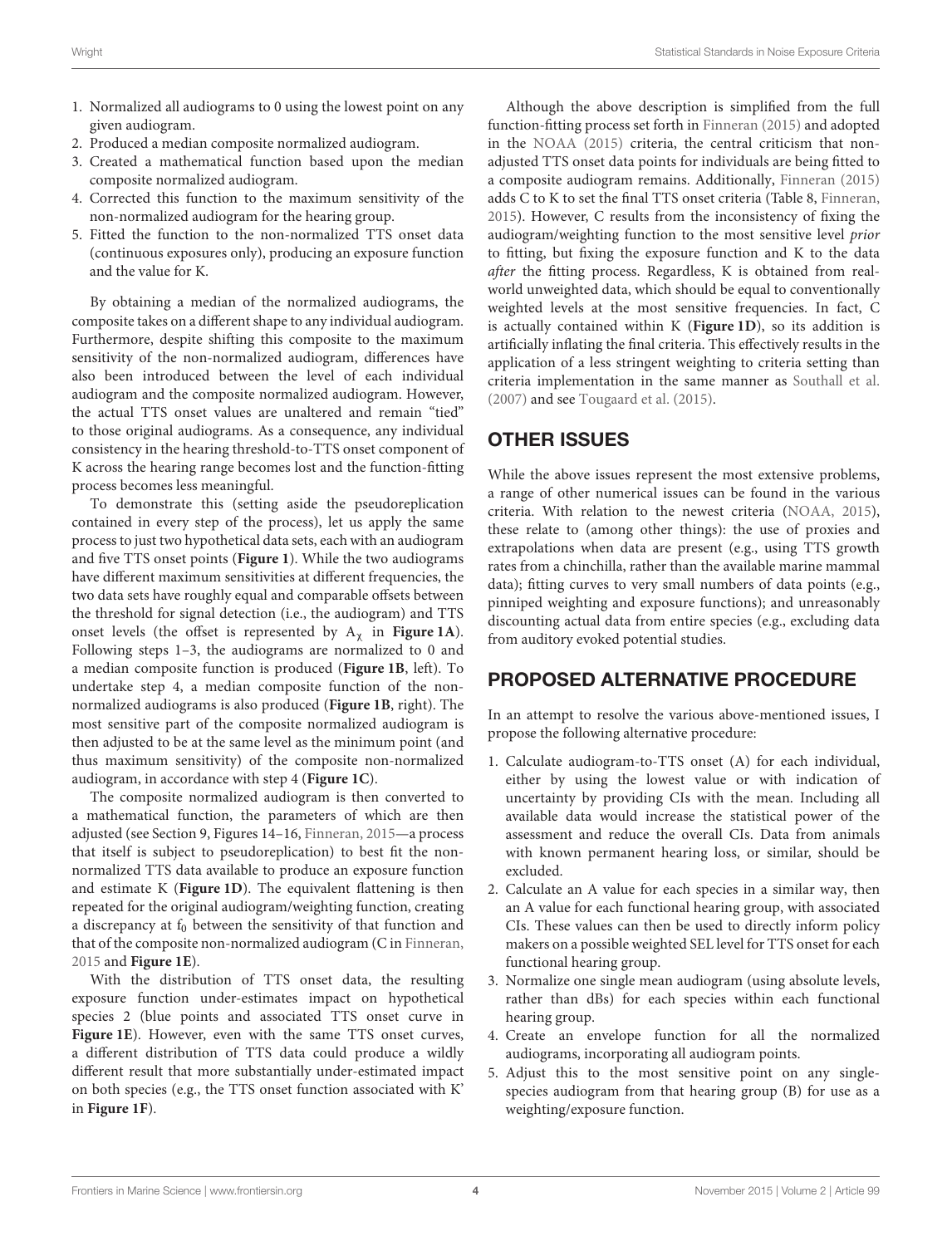

<span id="page-4-0"></span>FIGURE 1 | Constructing criteria under [Finneran \(2015\)](#page-5-6). (A) Two hypothetical data sets from species 1 and 2 (black and blue, respectively) with audiograms (solid line), TTS onset data (filled circles), and associated TTS onset/exposure curve (hashed lines). For each species, A is the offset from hearing threshold to TTS onset at any frequency and B is the lowest sound level audible at the point of greatest sensitivity  $(f)$ ;  $(B)$  The audiograms are normalized to 0 and a median composite hearing function is produced (left), but a median composite function of the non-normalized audiograms is also produced (right); (C) The composite normalize audiogram is adjusted to be exactly as sensitive as the composite non-normalize audiogram; (D) The exposure function is then adjusted (from red to black hashed lines) to best fit the *non-normalize*d TTS data to produce the exposure function and estimate TTS onset (K) at the most sensitive frequency (f<sub>0</sub>); and **(E)** The same fitting adjustments (from red to black solid lines) are then replicated for the audiogram/weighting function (introducing gain, C). However, (F) the value of K is highly dependent on the frequencies at which the TTS data was collected for each animal, even if different data points would have generated identical TTS onset/exposure curves.

This process would avoid pseudoreplication and several of the other numerical issues raised above. It also provides a range of values for K (i.e.,  $B + A_{\gamma}$ ), allowing for informed decisionmaking and, if necessary, the selection of different values for different legal standards. Furthermore, it would produce an audiogram that would account for the sensitivities of all the individuals measured to date. Given the limited number of data sets, this process would also go some distance toward reducing the potential for excess risk.

# **CONCLUSIONS**

Much progress has been made in the advancement of acoustic exposure criteria for marine mammals. However, much uncertainty remains. Despite the need to rein in this uncertainty, we must not break statistical rules and numerical conventions to provide spurious solutions. Instead, we should seek to provide regulators with the best available scientific advice possible, while outlining the associated variability and uncertainty. This allows